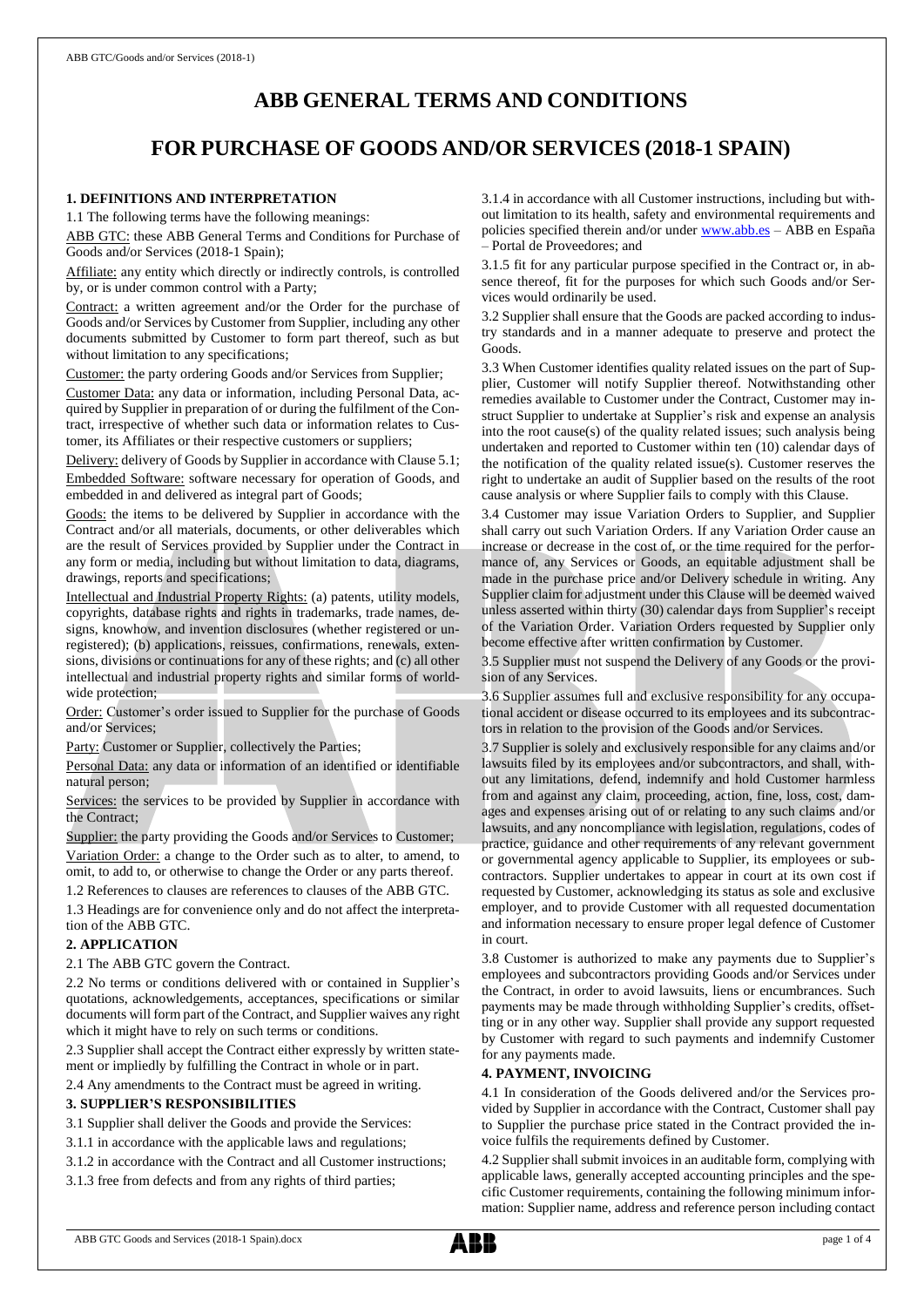details; invoice date; invoice number; Order number and Supplier number; address of Customer; quantity; specification of Goods and/or Services; price (total amount invoiced); currency; tax or VAT amount; tax or VAT number; Authorized Economic Operator and/or Approved Exporter Authorization number and/or other customs identification number, if applicable; payment terms as agreed.

4.3 Invoices must be sent to the billing address specified in the Contract.

4.4 Customer shall pay the invoice in accordance with the payment terms agreed in the Contract.

4.5 Customer will reimburse expenses only at cost and to the extent agreed in writing.

4.6 Services charged on the basis of hourly rates require written confirmation of Supplier's time sheets by Customer. Supplier shall submit such time sheets to Customer for confirmation as may be instructed by Customer but latest together with any related invoice. Confirmation of time sheets cannot be construed as acknowledgement of any claims. Customer is not obliged to pay invoices based on time sheets which are not confirmed by Customer in writing.

4.7 Customer reserves the right to set off or withhold payment for Goods and/or Services not provided in accordance with the Contract.

#### **5. DELIVERY, PERFORMANCE OF SERVICES**

5.1 Unless agreed otherwise in the Contract, the Goods shall be delivered in accordance with INCOTERMS 2010 FCA, to the place defined in the Contract or, if no such place has been defined, to Customer's place of business.

5.2 The Services shall be provided at the place specified in the Contract or, if no such place has been specified, at Customer's place of business.

5.3 Supplier shall provide no later than at the time of acceptance of the Contract the following minimum information: number of packages and contents, the customs tariff numbers of the country of consignment, and the countries of origin for all Goods. For controlled Goods, the relevant national export control numbers must be indicated and, if the Goods and/or Services are subject to U.S. export regulations, the U.S. Export Control Classification Numbers (ECCN) or classification numbers of the International Traffic in Arms Regulations (ITAR) must be specified. Proofs of preferential origin as well as conformity declarations and marks of the country of consignment or destination are to be submitted without being requested; certificates of origin upon request. Supplier shall state the Order number on all invoices (in particular but not limited to commercial, pro forma or customs invoices).

5.4 The Goods shall be delivered, and Services shall be provided during Customer's business hours unless otherwise requested by Customer.

5.5 Upon Delivery, Supplier (or its appointed carrier) shall provide Customer a delivery note and any other required export and import documents not mentioned in Clause 5.3. If Customer has approved partial delivery, such delivery note shall also include the outstanding balance.

5.6 Ownership of the Goods passes to Customer at Delivery. To the extent that the Goods contain Embedded Software, ownership of such Embedded Software will not passto Customer, but Supplier shall grant, or – as applicable – shall procure that the third party owner grants, Customer and all users a worldwide, irrevocable, perpetual, transferable, non-exclusive, royalty-free right to use the Embedded Software as integral part of such Goods and/or for servicing either of them.

#### **6. ACCEPTANCE**

6.1 Delivery of Goods or provision of Services may not be deemed to be acceptance of such Goods or Services by Customer. Customer shall have reasonable time to inspect or test the Goods and/or Services and to report any defects to Supplier. If a defect in the Goods and/or Services was not reasonably detectable during the inspection, Customer shall have reasonable time to provide notice of such defect after it has become apparent and/or to reject the Goods and/or Services.

6.2 The Parties may agree on a certain acceptance procedure, in which case acceptance will be subject to Customer's written acceptance statement. Supplier shall inform Customer in writing within a reasonable time period in advance when the Goods and/or Services are ready for acceptance.

6.3 Customer may enforce any remedy defined in the Contract for any rejected Goods or Services.

## **7. DELAY**

If the Delivery of Goods or the provision of Services does not comply with the agreed date(s), Customer may:

7.1 terminate the Contract in whole or in part;

7.2 refuse any subsequent delivery of the Goods or provision of the Services;

7.3 recover from Supplier any expenses reasonably incurred by Customer in obtaining the Goods and/or Services in substitution from another supplier;

7.4 claim damages for any cost, loss, expenses and liquidated damages incurred by Customer which are attributable to Supplier's delay; and 7.5 claim liquidated damages as agreed in the Contract.

#### **8. WARRANTY AND REMEDIES**

8.1 Supplier warrants that the Goods and/or Services comply with the Contract, including but without limitation to Supplier's responsibilities as defined in Clause 3.1.

8.2 Supplier warrants that the Goods are new and unused at the date of Delivery and remain free from defects during the warranty period.

8.3 The warranty period is twenty four (24) months from Delivery.

8.4 In case of breach of any warranty which is not remedied within forty eight (48) hours from Customer's notification, or in case of any other breach of the Contract, Customer is entitled to enforce any or more of the following remedies at its discretion and at Supplier's expense:

8.4.1 to give Supplier another opportunity to carry out any additional work necessary to ensure that the Contract is fulfilled, and/or to obtain prompt repair or replacement of the defective Goods and/or Services;

8.4.2 to carry out (or to instruct a third party to carry out) any additional work necessary to make the Goods and/or Services comply with the Contract:

8.4.3 to refuse any further Goods and/or Services;

8.4.4 to claim such damages as may have been sustained by Customer as a result of Supplier's breach of the Contract;

8.4.5 to terminate the Contract; in such event Customer has no obligation to compensate Supplier, and, at Customer's option, Supplier shall pay back to Customer any remuneration received from Customer for the Goods and/or Services and take back the Goods at Supplier's own cost and risk.

8.5 In case of a breach of any warranty, the entire warranty period shall be restarted for the defective Goods/Services from the date the remediation is completed to Customer's satisfaction.

8.6 The rights and remedies available to Customer under the Contract are cumulative and are not exclusive of any rights or remedies available at law or in equity.

#### **9. INTELLECTUAL AND INDUSTRIAL PROPERTY RIGHTS**

9.1 Subject to Clause 9.2, Supplier hereby grants Customer, or undertakes to procure that Customer is granted, a worldwide, irrevocable, transferable, non-exclusive, royalty-free license to use the Intellectual and Industrial Property Rights in the Goods, including Embedded Software, if any.

9.2 Supplier herewith assigns to Customer full ownership rights in any Intellectual and Industrial Property Rights in Goods resulting from the Services. Supplier further agrees, upon Customer's request and at its cost, to take all further steps necessary to perfect Customer's ownership to the Intellectual and Industrial Property Rights.

9.3 Intellectual and Industrial Property Rights in any Goods created by or licensed to Supplier prior or outside a Contract (Pre-Existing IPR) will remain vested in Supplier (or the third party owner). To the extent that Pre-Existing IPR are embedded in any Goods resulting from the Services, Supplier grants, or undertakes to procure that the third party owner grants, Customer and its Affiliates a worldwide, irrevocable, transferable, non-exclusive, royalty-free license to use the Pre-Existing IPR as part of such Goods, including the right to improve, develop, market, distribute, sublicense or otherwise use such Pre-Existing IPR.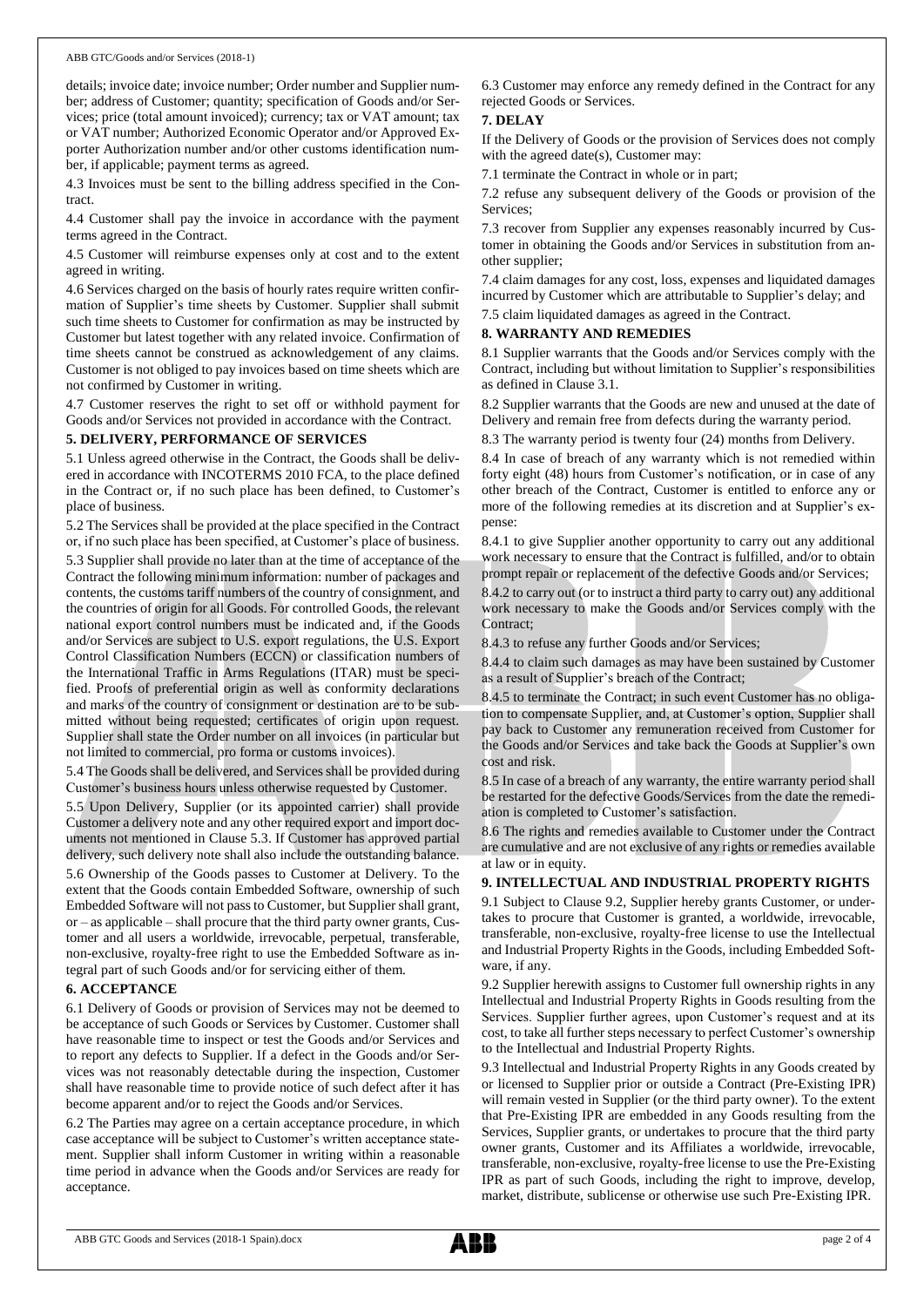9.4 Supplier must specify in writing and prior to Delivery all open source software contained in or used by Embedded Software, if any, and request Customer's written approval. Supplier agrees to replace at its own cost any open source software components rejected by Customer with software of at least the same quality and functionality.

9.5 If any claim is made against Customer that the Goods and/or Services infringe a third party's Intellectual and Industrial Property Rights, Supplier shall at its cost, but at Customer's discretion (i) procure for Customer and Customer's clients, as the case may be, the right to continue using the Goods and/or Services; (ii) modify the Goods and/or Services so they cease to be infringing; or (iii) replace the Goods and/or Services by non-infringing equivalents. Otherwise, Customer is entitled to terminate the Contract and to reclaim all sums which it has paid to Supplier thereunder.

#### **10. COMPLIANCE, INTEGRITY**

10.1 Supplier shall provide the Goods and/or Services in compliance with all relevant laws, regulations, and codes of practice.

10.2 Supplier and its subcontractors must comply with the ABB List of Prohibited and Restricted Substances and report to Customer the substances contained in the Goods. Supplier must also comply with the reporting and other requirements regarding Conflict Minerals made available under **[www.abb.com](http://www.abb.com/) – Supplying – Material Compliance – ABB Policy and Supplier Requirements** or otherwise and shall provide Customer with documents, certificates and statements as requested. Any statement made by Supplier to Customer (whether directly or indirectly) with regard to materials used for or in connection with the Goods and/or Services will be deemed to be a representation under the Contract.

10.3 Supplier represents and warrants that it is and will remain fully compliant with all applicable trade and customs laws, regulations, instructions, and policies, including, but not limited to, satisfying all necessary clearance requirements, proofs of origin, export and import licenses and exemptions from, and making all proper filings with appropriate governmental bodies and/or disclosures relating to the provision of services, the release or transfer of goods, hardware, software and technology.

10.4 No material or equipment included in or used for the Goods and/or Services must originate from any company or country listed in any relevant embargo issued by the authority in the country where the Goods and/or Services will be used or an authority otherwise having influence over the equipment and material forming part of the Goods and/or Services. If any of the Goods and/or Services are or will be subject to export restrictions, it is Supplier's responsibility to promptly inform Customer in writing of the particulars of such restrictions.

10.5 Both Parties warrant that each will not, directly or indirectly, and that each has no knowledge that other persons will, directly or indirectly, make any payment, gift or other commitment to its customers, to government officials or to agents, directors and employees of each Party, or any other party in a manner contrary to applicable laws (including but not limited to the U. S. Foreign Corrupt Practices Act, the UK Bribery Act 2010 and, where applicable, legislation enacted by member states and signatories implementing the OECD Convention Combating Bribery of Foreign Officials), and shall comply with all relevant laws, regulations, ordinances and rules regarding bribery and corruption. Nothing in the Contract will render either Party or any of its Affiliates liable to reimburse the other for any such consideration given or promised.

10.6 Supplier herewith acknowledges and confirms that Supplier has received a copy of ABB's Code of Conduct and ABB's Supplier Code of Conduct or has been provided information on how to access both ABB Codes of Conduct online under **[www.abb.com/Integrity](http://www.abb.com/Integrity)**. Supplier agrees to perform its contractual obligations in accordance with both ABB Codes of Conduct.

10.7 Any violation of an obligation contained in this Clause 10 is a material breach of the Contract and entitles the other Party to terminate the Contract with immediate effect and without prejudice to any further rights or remedies available thereunder or at law. Notwithstanding anything to the contrary in the Contract, Supplier shall, without any limitations, indemnify and hold harmless Customer for all liabilities, damages, cost or expenses incurred as a result of any such violation and/or termination of the Contract, or arising from export restrictions concealed by Supplier.

# **11. CONFIDENTIALITY, DATA SECURITY, DATA PROTECTION**

11.1 Supplier shall keep in strict confidence all Customer Data and any other information concerning Customer's or its Affiliates' business, their products and/or their technologies which Supplier obtains in connection with the Goods and/or Services to be provided (whether before or after acceptance of the Contract). Supplier shall restrict disclosure of such confidential material to such of its employees, agents or subcontractors or other third parties as need to know the same for the purpose of the provision of the Goods and/or Services to Customer. Supplier shall ensure that such employees, agents, subcontractors or other third parties are subject to and comply with the same obligations of confidentiality as applicable to Supplier and will be liable for any unauthorized disclosures.

11.2 Supplier shall apply appropriate safeguards, adequate to the type of Customer Data to be protected, against the unauthorised access or disclosure of Customer Data and protect such Customer Data in accordance with the generally accepted standards of protection in the related industry, or in the same manner and to the same degree that it protects its own confidential and proprietary information – whichever standard is higher. Supplier may disclose confidential information to Permitted Additional Recipients (which means Supplier's authorised representatives, including auditors, counsels, consultants and advisors) provided always that (i) such information is disclosed on a strict need-to-know basis, and (ii) such Permitted Additional Recipients sign with Supplier a confidentiality agreement with terms substantially similar hereto or, where applicable, are required to comply with codes of professional conduct ensuring confidentiality of such information. Supplier shall comply with, and ensure that the Permitted Additional Recipients comply with, any security procedure, policy or standard provided to Supplier by Customer or any of its Affiliates from time to time, and in particular with the ABB Cyber Security Requirements for Suppliers as made available under **[www.abb.com/Supplying/Cybersecurity](http://www.abb.com/Supplying/Cybersecurity)**, or as otherwise set out in the Contract.

11.3 Supplier must not (i) use Customer Data for any other purposes than for providing the Goods and/or Services, or (ii) reproduce the Customer Data in whole or in part in any form except as may be required by the Contract, or (iii) disclose Customer Data to any third party, except to Permitted Additional Recipients or with the prior written consent of Customer.

11.4 Supplier shall install and update at its own cost adequate virus protection software and operating system security patches for all computers and software utilized in connection with providing the Goods and/or Services.

11.5 Supplier shall inform Customer without delay about suspicion of breaches of data security or other serious incidents or irregularities regarding any Customer Data.

11.6 Supplier agrees that Customer may provide any information received from Supplier to Affiliates of Customer and to third parties.

11.7 Protection of Personal Data

11.7.1 If Customer discloses Personal Data to Supplier, Supplier shall comply with all applicable data protection laws and regulations.

11.7.2 Supplier shall apply appropriate physical, technical and organizational measures to ensure a level of security of Personal Data appropriate to the respective risk and the ability to ensure the ongoing confidentiality, integrity, availability and resilience of processing systems and services.

11.7.3 Supplier agrees that it will not withhold or delay its consent to any changes to this Clause 11 which in Customer's or its Affiliates' reasonable opinion are required to be made in order to comply with applicable data protection laws and regulations and/or with guidelines and advice from any competent supervisory authority, and agrees to implement any such changes at no additional cost to Customer.

11.7.4 Supplier acknowledges that the processing of Personal Data in accordance with the Contract may require the conclusion of additional data processing or data protection agreements with Customer or its Af-